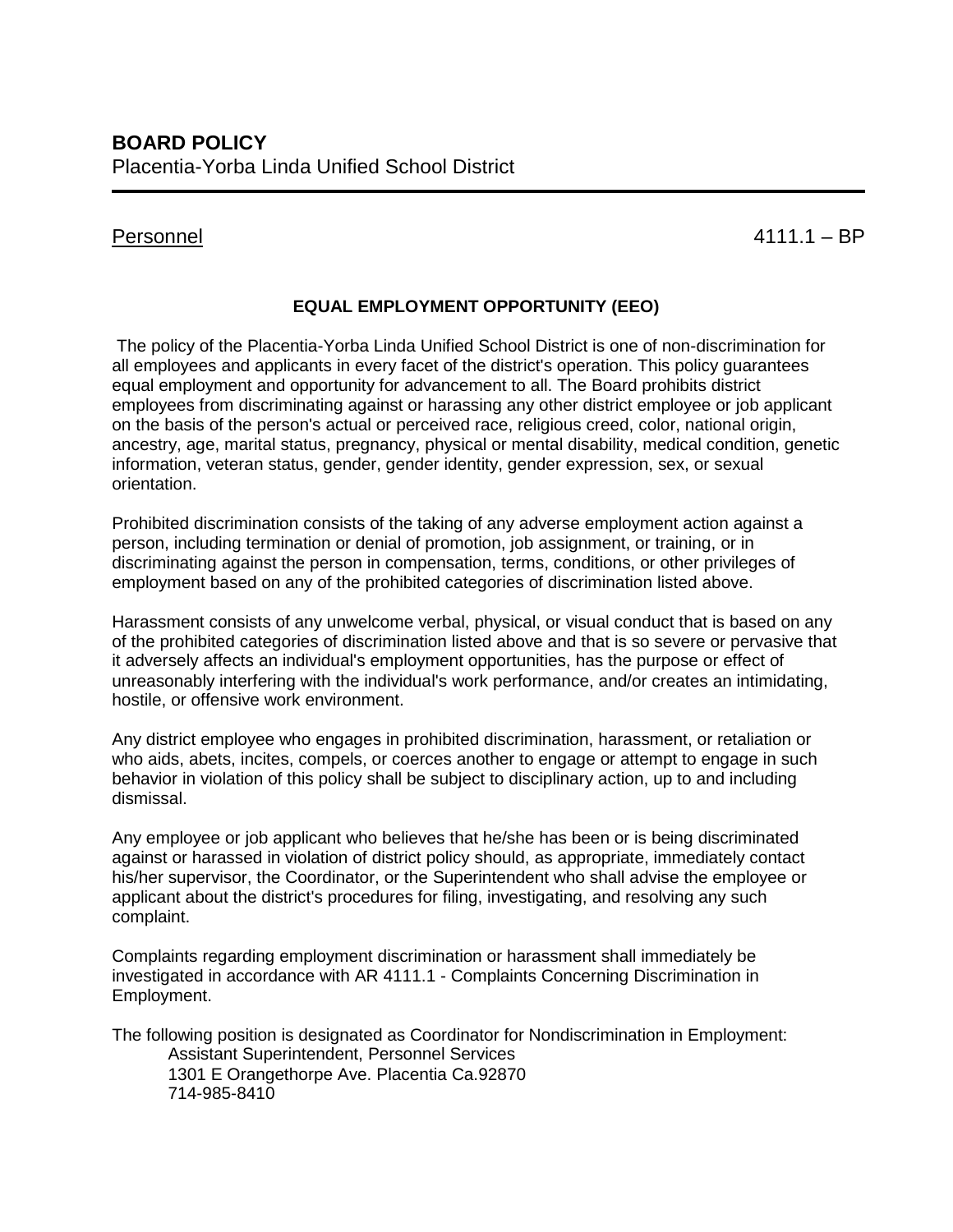The Board also prohibits retaliation against any district employee or job applicant who complains, testifies, assists, or in any way participates in the district's complaint procedures instituted pursuant to this policy.

Training and Notifications

The Superintendent or designee shall provide training to employees about how to recognize harassment and discrimination, how to respond appropriately, and components of the district's policies and regulations regarding discrimination.

It is the responsibility of each member of management to comply with the Equal Employment Opportunity policy of the district.

This policy will be affected throughout the district, publicized throughout the community, and made explicit in all district manuals and publications.

A non-discrimination clause will be included in all of the district's contracts with suppliers, vendors, concessionaires, and services.

Legal Reference:

Education Code 200-262.4 Prohibition of Discrimination

Civil Code 51.7 Freedom from Violence or Intimidation

Government Code 11135 Unlawful Discrimination 12900-12996 Fair Employment and Housing Act

Penal Code 422.56 Definitions, Hate Crimes

Code of Regulations, Title 2 7287.6 Terms, Conditions and Privileges of Employment

Code of Regulations, Title 5 4900-4965 Nondiscrimination in Elementary and Secondary Education Programs

United States Code, Title 20 1681-1688 Title IX of the Education Amendments of 1972

United States Code, Title 29 621-634 Age Discrimination in Employment Act 794 Section 504 of the Rehabilitation Act of 1973